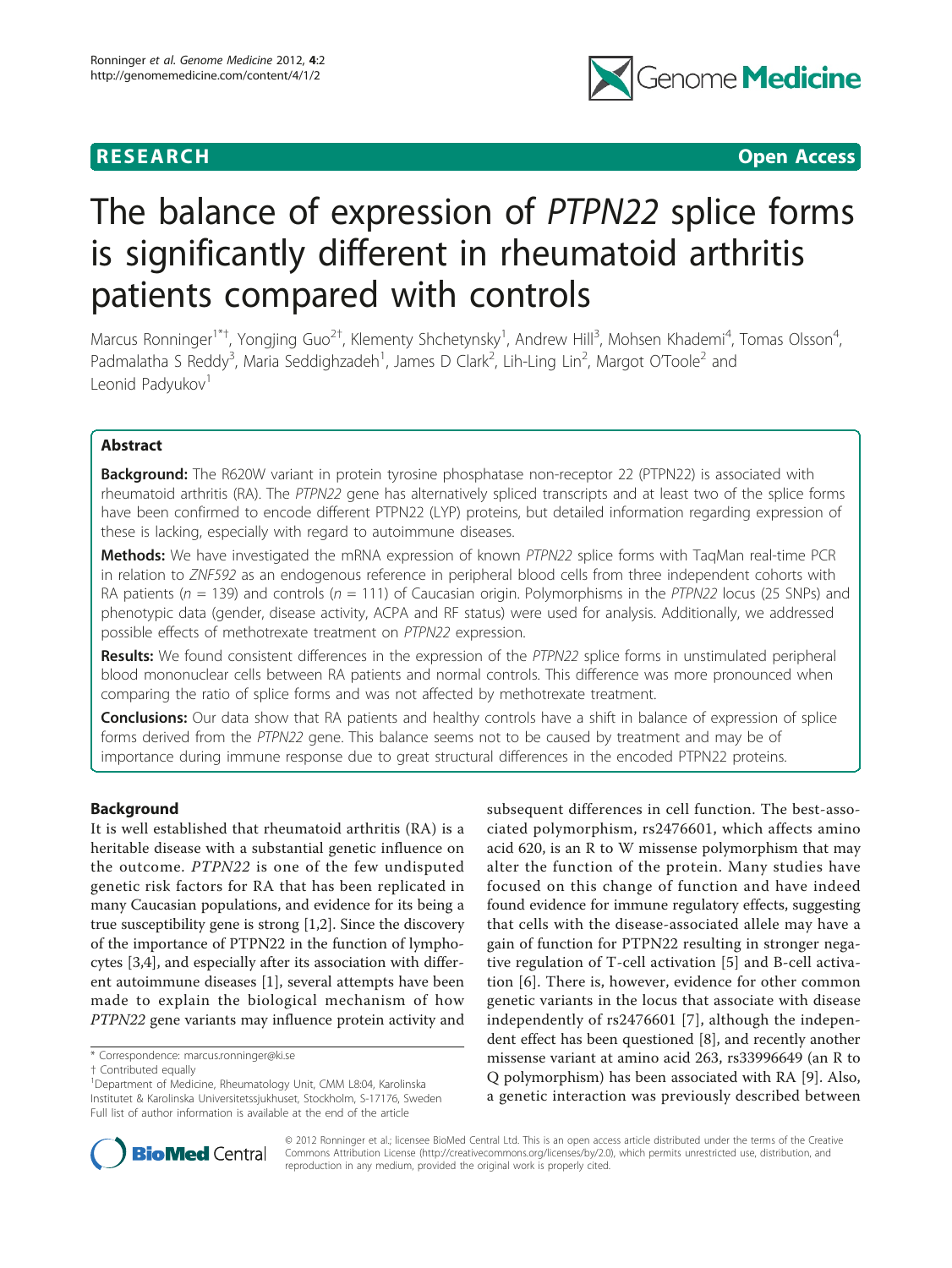PTPN22 risk allele R620W and the HLA-DRB1 shared epitope (SE) alleles [[10,11\]](#page-7-0). Even though multiple roles for PTPN22 have been discovered, we are far from understanding the specific mechanism involved in the development of autoimmunity in general and, more specifically, of RA.

The PTPN22 gene (MIM ID \*600716) encodes an 807 amino acid protein called lymphoid tyrosine phosphatase (LYP), which belongs to the proline-, glutamic acid-, serine-, and threonine-rich (PEST) group of non-receptor classical class I protein tyrosine phosphatases. PTPN22 expresses several splice forms, but there is surprisingly little known about the function and regulation of these. At least two of them are translated into proteins [[3\]](#page-7-0), LYP1 (designated here as PTPN22\_v1) and LYP2 (designated here as PTPN22\_v4) (see Figure S1 in Additional file [1](#page-6-0) for a demonstration of LYP expression in several cell lines). LYP1 contains an amino-terminal PTP domain, a central region of unknown function, and a carboxy-terminal portion (approximately 200 amino acids) containing four proline-rich motifs termed P1 to P4. The alternatively spliced LYP2 has a shorter carboxyl terminus, resulting in the absence of the P2, P3, and P4 motifs [[12\]](#page-7-0).

We aim to describe the variance in the expression of the splice forms of PTPN22 in peripheral blood mononuclear cells (PBMCs) in individuals with RA and in healthy controls and in relation to genotype data from this locus and to other RA risk factors. Since the structure and, possibly, the function of these splice forms is different, this may reveal important regulatory effects of disease-associated alleles.

# Materials and methods

# Transcript identifiers for well established splice forms of PTPN22

The RefSeq accession [[3,13\]](#page-7-0) transcript identifiers for well established splice forms of PTPN22 are: PTPN22\_v1 (LYP1), National Center for Biotechnology Information (NCBI) accession [NM\_015967.5]; PTPN22\_v4 (LYP2), NCBI accession [NM\_012411.3]; PTPN22\_v3 (LYP3), NCBI accession [NM\_001193431.1]; and PTPN22\_v2, NCBI accession [NM\_012411.4].

# Patients and controls

This study includes four cohorts of individuals; cohort population characteristics can be found in Table S1 in Additional file [2](#page-6-0). In short, cohort I includes 44 RA patients and 44 controls from Sweden; cohort II includes 47 RA patients and 19 controls from Sweden; cohort III includes 48 RA patients and 48 controls from the US; and cohort IV includes 60 multiple sclerosis (MS) patients from the same geographical area as cohorts I and II. The controls for all cohorts were selected with consideration to gender, age and ethnicity for each patient group. All four cohorts are completely independent. RA patients in cohorts I and II were selected at the rheumatology clinic of the Karolinska University Hospital on two occasions and all correspond to American College of Rheumatology 1987 criteria for rheumatoid arthritis [\[14](#page-7-0)]. RA patients in cohort III were aged between 41 and 76 years and had a clinical diagnosis of active disease for at least 6 months, with a minimum age of onset of 16 years. All were on a stable dose of methotrexate for at least 12 weeks. Subjects with any significant health problem other than RA or non-RA related laboratory abnormalities were not included. The 48 controls, 34 females and 14 males, were selected to match the RA patients and had the same number of subjects per age group, with the age groups defined as 41 to 50, 51 to 60, 61 to 70, and over 71 years. All were confirmed to have normal hematologic, renal, and hepatic functions as determined by laboratory test results.

Information about anti-citrullinated protein antibody (ACPA) status, smoking habits and medication (for RA patients) were obtained from medical records for cohort I. Peripheral blood cell samples from MS patients in cohort IV were selected from an in-house biobank (Neurology Clinic, Karolinska University Hospital) containing specimens collected from individuals during routine neurological diagnostic work-up. The additional three controls for the methotrexate experiment were healthy volunteers not taking any ongoing medication.

Informed consent was obtained from all participants in all cohorts, in compliance with the latest version of the Helsinki Declaration. Regional ethical committees at all sites have approved the study.

# Genotyping

Genotyping for the locus in cohort I was performed by Illumina 300 K chip in our previous genome-wide association study (GWAS) and we employed a linkage disequilibrium map for the PTPN22 locus from genotyping of 3,000 RA cases and controls [\[15](#page-7-0)]. Additionally, we performed genotyping of rs2476601 for cohort I (which was in full agreement with data from the GWAS [[15](#page-7-0)] and rs3789607 for cohort II using a TaqMan allelic discrimination assay. HLA DRB1 data were obtained and reported for this cohort previously [\[16\]](#page-7-0).

# Cell culture and RNA extraction

The cell purification protocol and RNA extraction for cohorts I and IV and the additional three controls for the methotrexate experiment were described previously [[17](#page-7-0)]. Briefly, sodium citrate vacuum tubes (Vacutainer, Becton-Dickinson, Franklin Lakes, NJ, USA) were used for collecting blood according to the protocol from the manufacturer. PBMCs were cleaned with PBS and spun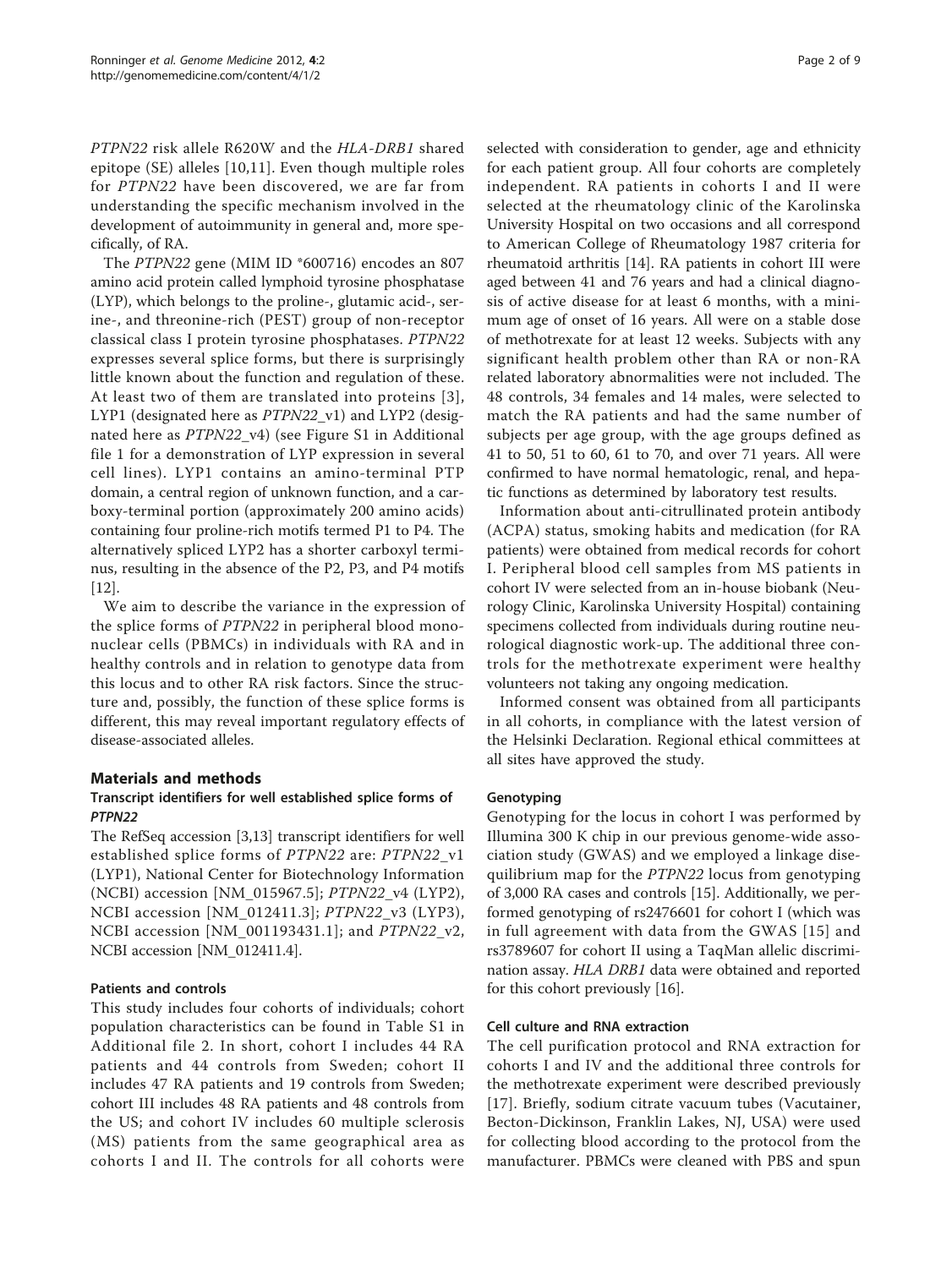down for 15 minutes at 300 g and resuspended in PBS for viable cell counting. Cells were then spun down for 10 minutes and resuspended in DMEM (Sigma, Steinhem, Germany) and  $5 \times 10^5$  cells were used for the following cell cultivations. For cohort I, IFN $\gamma$ , 50 U (Preprotech, London, UK) or corresponding volume of medium was added in cell cultures and cells were incubated for 6 h at 37°C. For the methotrexate experiment, cells were incubated in RPMI-1640 (Sigma, Ayrshire, UK) at a final concentration of 0, 1, 10, 100 or 1,000 μM methotrexate (Wyeth Lederle Nordiska AB, Solna, Sweden) for 24 h at 37°C. After incubation (cohort IV was unstimulated) cells were lysed with RLT buffer from the mini RNA prep kit and subsequently RNA extracted (RNeasy Mini, Qiagen, Hilden, Germany). For cohort II, peripheral blood was taken in PAX tubes followed by RNA extraction with the PAXgene Blood RNA kit according to the manufacturer's protocol (PreAnalytiX, Hombrechtikon, Switzerland). mRNA from cohort I, II and IV samples was stored at -80°C prior to cDNA synthesis, which was performed with an iScript cDNA synthesis kit following the manufacturer's protocol (BioRad, Hercules, CA, USA).

For cohort III, PBMCs were isolated from whole blood samples collected into cell purification tubes (Becton Dickinson) according to the manufacturer's recommendations. All samples were shipped at room temperature in a temperature-controlled box overnight from the collection site to the laboratory, cell differential counts taken, PBMCs purified according to the CPT manufacturer's instructions and cell pellets stored at -80°C pending RNA purification. RLT lysis buffer (with 1% (10 μl in 1 ml)  $\beta$ -mercaptoethanol) was added to frozen pellets, RNA isolated using an RNeasy Mini kit (Qiagen) and DNase treatment performed using the Qiagen RNasefree DNase kit. Phenol:chloroform (1:1) extraction was performed subsequently, and RNA was re-purified using the RNeasy Mini kit. Eluted RNA was quantified using a ND-1000 Spectrophotometer (Nanodrop, Wilmington, DE, USA). RNA was converted to cDNA using the Applied Biosystems High Capacity cDNA Archive kit with RNase inhibitor at 50 U/sample (Applied Biosystems, Foster City, CA, USA). cDNA samples were stored at -20°C pending TaqMan® assay.

The Jurkat and Daudi cell lines were seeded at a concentration of  $4 \times 10^5$ /ml in RPMI-1640 medium (Sigma, Ayrshire, UK)) with 10% fetal bovine serum (Gibco, Invitrogen, Stockholm, Sweden) at 37°C. After 12 h, 1.6  $\times$  10 $^{\circ}$  cells were used for incubation with methotrexate for 24 h at 37°C. The same procedure as for cohort I was followed for the subsequent handling. Description of cell lines and methods for Western blot can be found in Additional file [3](#page-6-0).

# Cytotoxicity measurement

The cytotoxic effect of methotrexate treatment of PBMCs and cell lines was estimated using a cytotoxicity detection kit (LDH; Roche, Mannheim, Germany). The procedure was performed according to manufacturer's recommendation.

# Quantitative PCR

For this study we used TaqMan assays from Applied Biosystems to interrogate the splice forms for PTPN22. At the time the study was done, the assays available were Hs00247352\_m1 and Hs00249262\_m1. Hs00247352\_m1 is specific for the short splice form PTPN22\_v4/LYP2, while the latter detects the long splice form PTNP22\_v1/ LYP1. This assay will also detect the recently reported splice form PTPN22\_v3/LYP3 [\[13\]](#page-7-0) as well as the recently updated Refseq isoform PTPN22\_v2. We refer to these three splice forms, PTPN22\_v1, PTPN22\_v2 and PTPN22\_v3, as PTPN22-long isoforms. Hs00206029\_m1 was used for the endogenous reference gene ZNF592. ZNF592 was selected as a normalizer gene based on a survey of oligonucleotide array expression data for 44,928 transcripts across a compendium of 9,270 hybridizations, including multiple studies involving different types of cells and tissues. In this broad survey, ZNF592 had substantially less variability than other commonly utilized endogenous controls. Specifically, it had a coefficient of variation that was at the 0.01th percentile of variation among all surveyed transcripts (Table S2 in Additional file [2\)](#page-6-0). Consistent with this finding, other groups have independently characterized ZNF592 as a ubiquitously expressed transcript in a panel of 24 adult human tissues by semi-quantitative PCR and northern blotting [[18\]](#page-7-0). Expression measurements were made using the delta-delta relative quantification method according to the Applied Biosystems protocol. The mean delta Ct values for controls were used as calibrator. For cohort I each sample was measured six times, and for cohorts II and IV it was done in duplicates, and average values were calculated and used as relative measurements. For cohort III, RNA expression levels in human PBMCs were measured by using the ABI 7900HT Sequence detector (Sequence Detector Software 2.2.3) according to manufacturer's instructions. Relative quantification values were calculated from ΔΔCt values using the Sequence Detection System software, and further analyzed in a Spotfire-guided application (Spotfire Decision-Site 8™, TIBCO Software Inc. Somerville, MA, USA) developed within the Pfizer Massachusetts Research Business Technologies Department.

# **Statistics**

For comparing differences between groups, we used the non-parametric Mann-Whitney test and Kruskal-Wallis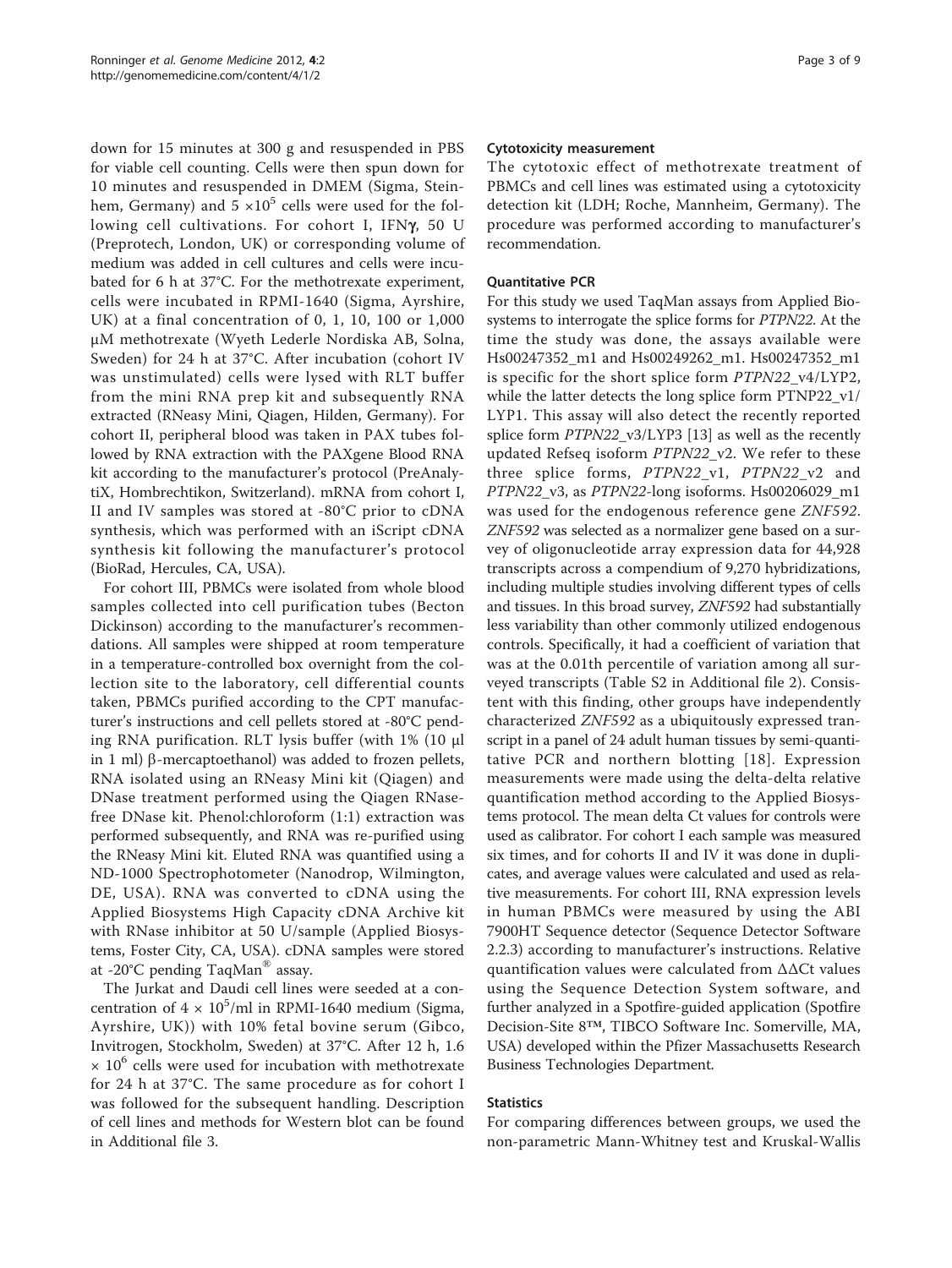test with  $P = 0.05$  as a threshold for significance with Bonferroni correction when necessary.

# Results

# Differential expression of PTPN22 splice forms in PBMCs from healthy controls and patients with RA

To evaluate expression of the PTPN22 splice forms, we measured the expression levels of PTPN22-long isoforms and the short isoform PTPN22\_v4 (LYP2; Figure 1), relative to ZNF592 expression in PBMCs of healthy individuals and RA patients (cohort I) after 6 h of cultivation of cells without stimulation. For both assays, we detected a difference in average expression between patients and controls. For PTPN22 v4 we saw a reduction in expression (0.85-fold decrease, non-significant) in RA cases and for PTPN22-long isoforms an increase in expression for RA cases (1.20-fold increase,  $P = 0.006$ ) (Table 1).

Since we used two assays to measure every sample, we could normalize the expression data by calculating a ratio. This reflects the balance between productions (and stability) of these splice forms for each individual and provides a better measure for comparing individuals by reducing the effect that the endogenous reference may have. By comparing the ratio of expression (Figure [2](#page-4-0)), we found that PTPN22 expression in RA cases is significantly different compared with that in controls ( $P = 6 \times 10^{-9}$ ), which is a result of significantly higher expression of PTPN22-long isoforms and simultaneously slightly lower expression of PTPN22\_v4 in patients (Table 1).

To replicate our findings, we measured expression of the PTPN22 splice forms in two independent collections of mRNA from whole blood from 19 controls and 47 RA patients from a Swedish population (cohort II) and

| Table 1 Expression of PTPN22 transcripts in peripheral |
|--------------------------------------------------------|
| blood mononuclear cells from cohorts I. II and III     |

|                      | Median relative quantity values |                  |                      |
|----------------------|---------------------------------|------------------|----------------------|
|                      | Control group                   | RA patient group | P-value <sup>a</sup> |
| Cohort I             | $n = 44$                        | $n = 44$         |                      |
| PTPN22 v4            | 1.05                            | 0.85             | 0.08                 |
| PTPN22-long          | 1.03                            | 1.20             | 0.006                |
| long/v4 <sup>b</sup> | 1.01                            | 1.42             | $6 \times 10^{-9}$   |
| Cohort II            | $n = 19$                        | $n = 47$         |                      |
| PTPN22 v4            | 0.98                            | 0.96             | 0.85                 |
| PTPN22-long          | 0.97                            | 1.07             | 0.25                 |
| long/v4 <sup>b</sup> | 0.96                            | 1.15             | 0.02                 |
| Cohort III           | $n = 48$                        | $n = 48$         |                      |
| PTPN22 v4            | 0.96                            | 0.72             | $1.2 \times 10^{-4}$ |
| PTPN22-long          | 0.97                            | 0.92             | 0.2                  |
| long/v4 <sup>b</sup> | 1.04                            | 1.24             | 0.01                 |

<sup>a</sup>P-value for comparison of rheumatoid arthritis (RA) patient group and control group, Mann-Whitney test. <sup>b</sup>The ratio of PTPN22-long and PTPN22\_v4 was calculated for each sample separately.

48 controls and 48 RA patients from the US (cohort III). The difference in expression was significant for the ratio of the transcripts ( $P = 0.02$  and  $P = 0.01$  for cohorts II and III, respectively) and demonstrated a similar trend for higher expression of PTPN22-long isoforms in cohort II and lower expression of PTPN22\_v4 in cohort III ( $P = 1.2 \times 10^{-4}$ ) for patients with RA (Table 1).

# IFNy-induced expression of PTPN22 splice forms in healthy controls and patients with RA

To facilitate a mechanistic interpretation of differential expression of PTPN22 splice forms, we also measured



contains a consensus motif for cyclin-dependent kinase 1 (CDK1). The exonic and basic domain structure is deduced from Ensembl (Ensembl 64, September 2011) [\[30](#page-8-0)] and UCSC Genome Browser (GRCh37/hg19 assembly) [\[31\]](#page-8-0) and published articles [[3,12\]](#page-7-0).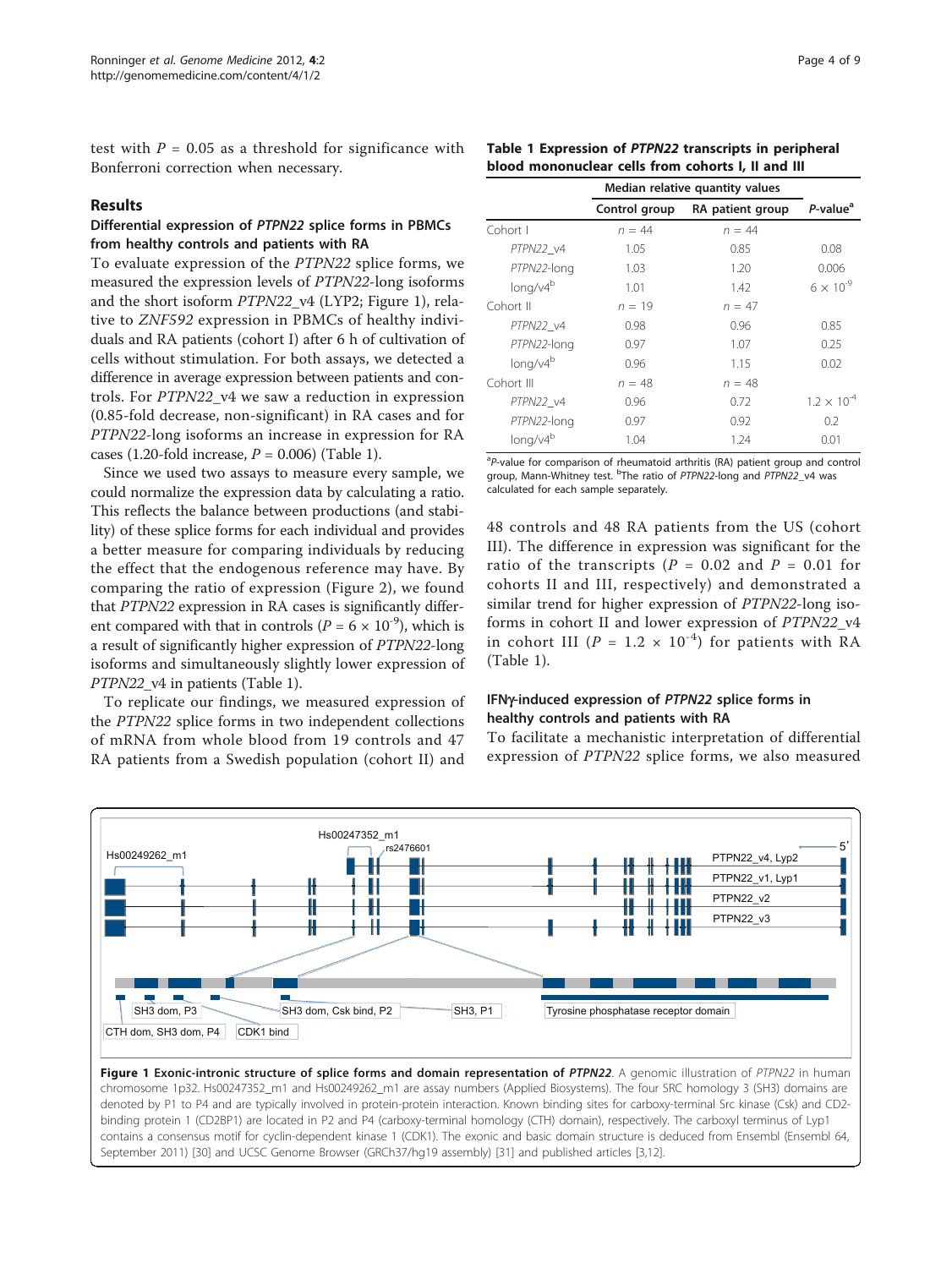<span id="page-4-0"></span>

the expression of these in IFNy-stimulated PBMCs from the same healthy individuals and RA patients (cohort I). We found that the average expression of PTPN22 splice forms in these samples was similar for RA patients and controls for PTPN22\_v4 and PTPN22-long forms, as well as for the ratio between the two (Table 2). These data suggest that proinflammatory conditions, such as IFNg stimulation, may directly change the transcriptional profile for PTPN22 splice forms and that PBMCs from healthy individuals are able to produce higher amounts of PTPN22-long forms.

# The influence of major RA risk factors on expression of PTPN22 splice forms in PBMCs of RA patients

We analyzed the expression data with regard to several parameters related to the risk of RA or disease activity, including gender, age at disease onset, rheumatoid factor (RF) and ACPA status, smoking, the HLA-DRB1 SE, polymorphisms in the PTPN22 locus, DAS28 at baseline and type of medication for cohort I.

The HLA-DRB1 SE was found to be moderately associated with the expression of PTPN22. As can be seen in Figure 2, RA patients carrying two copies of the SE had moderately higher expression of both  $PTPN22_V4$  (P =

# Table 2 Expression of PTPN22 transcripts in peripheral blood mononuclear cells from healthy controls and rheumatoid arthritis patients after stimulation with IFNg (cohort I)

|             | Median relative quantity values |                  |                      |
|-------------|---------------------------------|------------------|----------------------|
|             | Control group                   | RA patient group | P-value <sup>a</sup> |
| Cohort I    |                                 |                  |                      |
| PTPN22 v4   | 0.71                            | 0.68             | NS.                  |
| PTPN22-long | 1.36                            | 1.38             | <b>NS</b>            |
| long/v4     | 175                             | 187              | Nς                   |

All values are relative to the average expression of non-induced controls. <sup>a</sup>Pvalue for comparison of the patient group and control group, Mann-Whitney test. NS, not significant.

0.04) and PTPN22-long forms  $(P = 0.02)$  compared to individuals with no or only one copy. However, the ratio between expression values of the short and long forms does not significantly differ in individuals with two copies of the SE allele in comparison with those with one or no SE alleles.

The RA risk SNP rs2476601 (PTPN22 R620W) did not associate with the expression of splice forms in our study, nor did any other polymorphism in the PTPN22 locus show a consistent association. A list of all tested SNPs can be found in Table S3 Additional file [2.](#page-6-0)

## Influence of methotrexate on PTPN22 expression

Since most of the RA patients were treated with a spectrum of anti-inflammatory drugs and disease-modifying antirheumatic drugs (DMARDs), we tested how these influence the expression of PTPN22 mRNA. The direct effect of pharmacological levels of methotrexate was investigated in two cell lines and in PBMCs from healthy donors (Figure [3a,b\)](#page-5-0); as can be seen in the figures, we found only moderate effects on PTPN22 expression. Additionally, we compared the expression levels of PTPN22 between RA patients with and without methotrexate treatment at the time of blood donation and found no differences (Figure [3c\)](#page-5-0). We also found no effect of type of other medications on the relative expression or the ratio of the splice forms (data not shown).

# Expression of PTPN22 splice forms in PBMCs from multiple sclerosis patients

To control for disease specificity of differential expression of PTPN22 splice forms, we analyzed independent collections of mRNA from PBMCs from individuals with MS. The MS patient group showed significantly higher expression of PTPN22\_v4 compared to the control group  $(P = 0.01;$  same controls and same measurement as for cohort I) and consequently a lower ratio of splice forms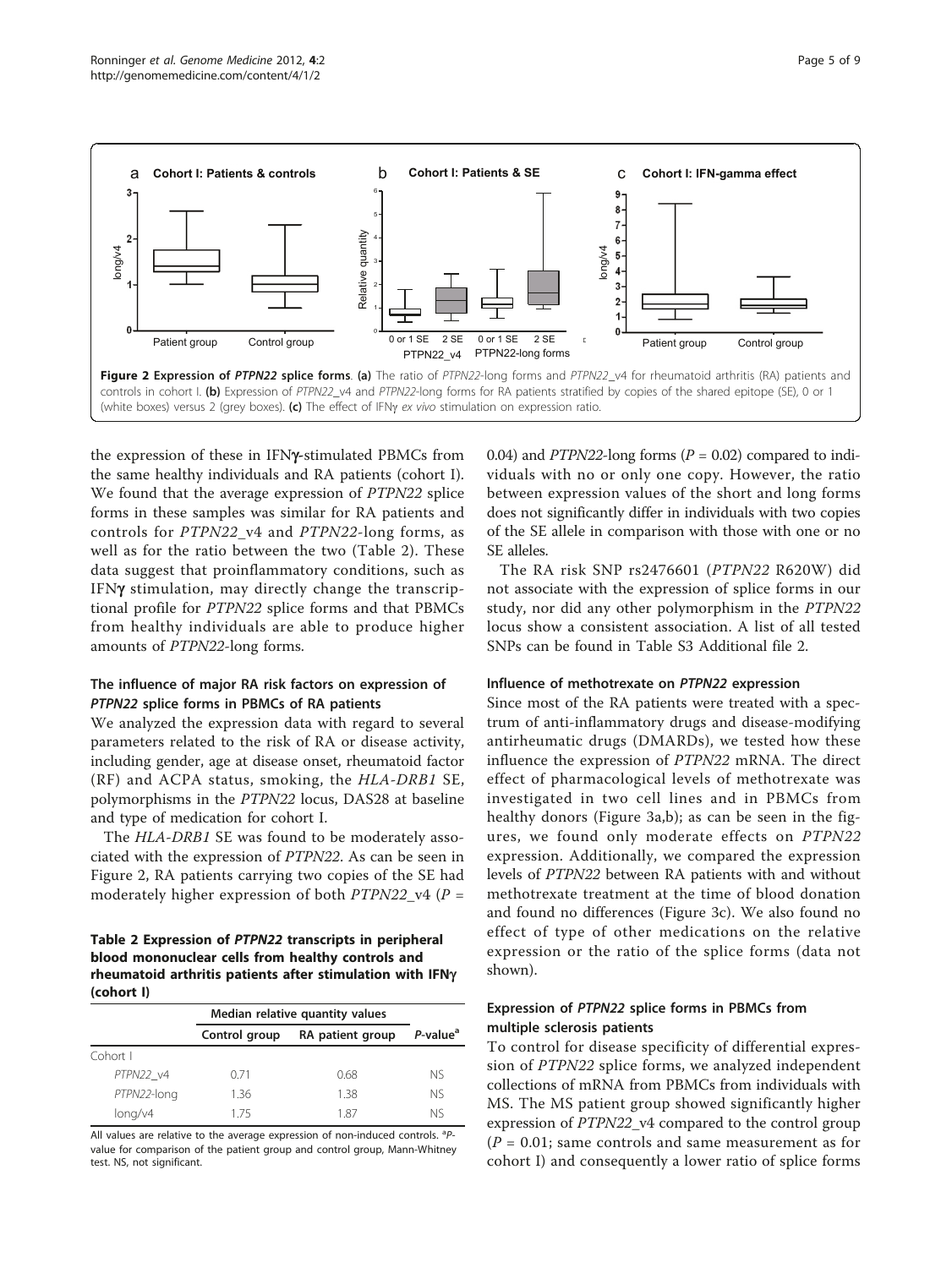<span id="page-5-0"></span>

compared to controls (Table 3). The same control group as for cohort I was used for this analysis.

# **Discussion**

Our major finding in the current study is that the expression of known splice forms of PTPN22 in PBMCs is different for RA patients and controls. The difference between patients and controls was even more pronounced for the ratio of the expression of splice forms, which may reflect a shift in the balance of products: the cells from RA patients had less Lyp2 (PTPN22\_v4) and more Lyp1 (as represented by PTPN22-long forms) than cells from controls. These two splice forms are of special interest since it is known that they are translated at detectable levels [\[3](#page-7-0)], as also demonstrated in several cell lines (Figure S1 in Additional file [1\)](#page-6-0). Our experimental findings are based on three independent cohorts and are contrasted by data from a cohort of patients with MS.

# Table 3 Expression of PTPN22 transcripts in peripheral blood mononuclear cells for a cohort of 60 multiple sclerosis patients (cohort IV)

|             | Median relative quantity values |                         |                      |
|-------------|---------------------------------|-------------------------|----------------------|
|             | Control group                   | <b>MS Patient group</b> | P-value <sup>a</sup> |
| Cohort IV   |                                 |                         |                      |
| PTPN22 v4   | 1.05                            | 1.36                    | 0.01                 |
| PTPN22-long | 1.03                            | 0.91                    | <b>NS</b>            |
| long/v4     | 1.01                            | 0.68                    | 0.0003               |

All values are relative to the average expression of non-induced controls. Controls are from cohort I using the previous measurement. The same protocol for sample preparation was used as for cohort IV. <sup>a</sup>P-value for comparison of the patient group and control group, Mann-Whitney test. NS, not significant.

We did not find clear evidence of genotypic association with PTPN22 expression. The lack of association may be due to the cross-sectional design of the study or to non-optimal incubation times for PBMCs or a lack of statistical power. To test for a statistical difference for such regulation, we would need more data from individuals with the minor allele homozygotic state.

The association of PTPN22 expression with the HLA-DRB1 SE is interesting considering previous findings of interaction between these two RA risk factors [\[10](#page-7-0),[11](#page-7-0)]. This genetic interaction leads to an non-additive increase in risk for RA for individuals carrying any of the SE allele AND the PTPN22 risk allele. When we compared individuals having both or none of the susceptibility alleles, however, we did not find a significant effect on expression of PTPN22 (individuals homozygous or heterozygous for the minor allele of rs2476601 and positive for the SE versus individuals homozygous for major allele and no SE), but this comparison is also underpowered.

The observed correlation between the ratio of the splice forms and disease phenotype may have consequences since the known corresponding protein variants have pronounced structural differences. According to previous data [[3,12\]](#page-7-0), Lyp2 lacks several consensus sequences described for Lyp1 and other members of the PEST family of phosphatases, PTP-PEST (PTP with PEST domain, genomic designation PTPN12) and PTP-HSCF (PTP hematopoietic stem-cell fraction, genomic designation PTPN18). These differences might hint at a cause of functional divergence between the Lyp splice forms.

First, all three members of the PTP-PEST family contain a carboxy-terminal homology (CTH) domain, which is a binding site for CD2-binding protein 1 (CD2BP1), a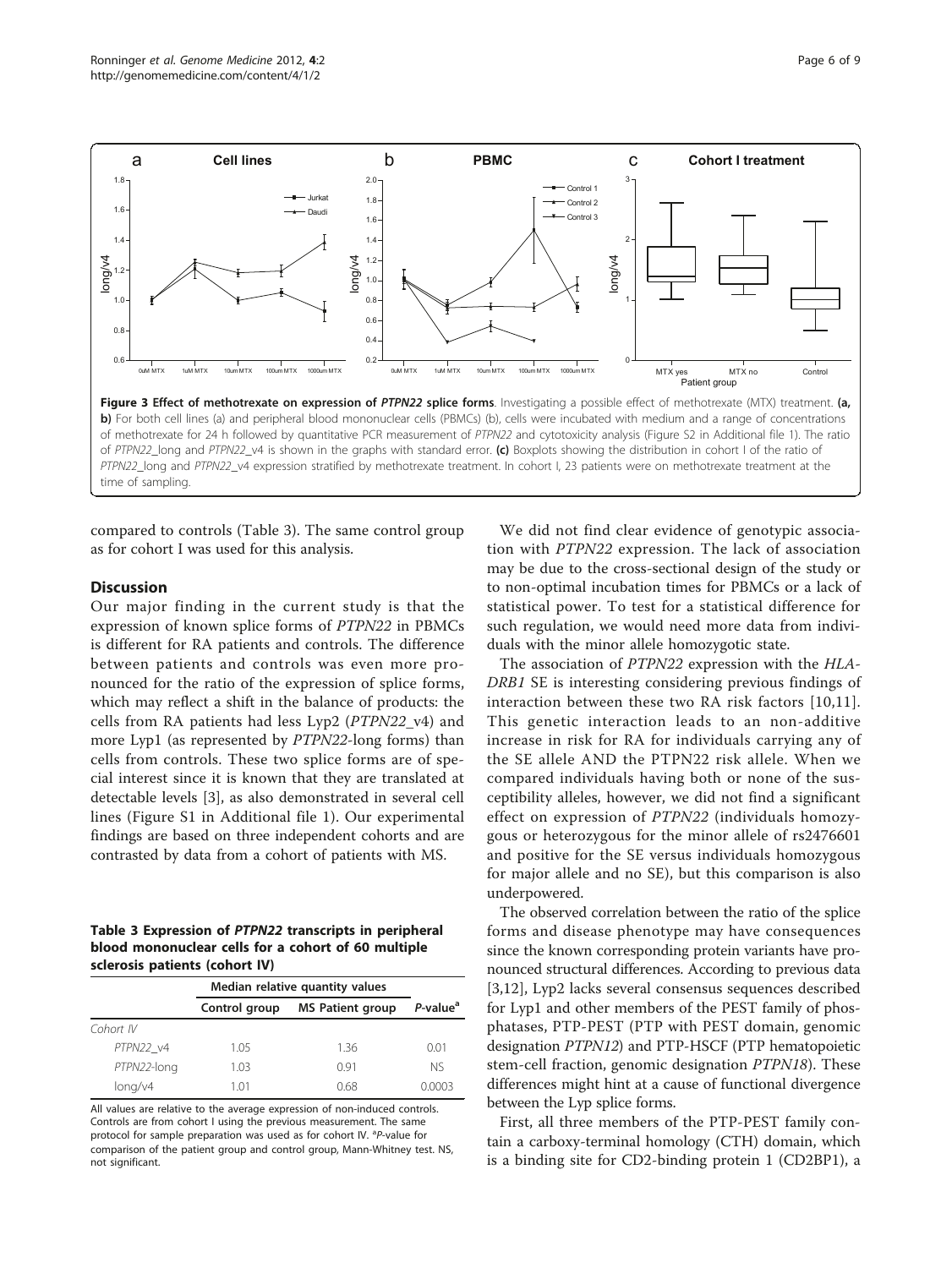<span id="page-6-0"></span>known substrate for all three phosphatases within the PEST family [[19\]](#page-7-0). CD2BP1 is expressed in T cells and has been proposed to be an important regulator of T-cell behavior by modulating CD2 activity, the latter being involved with the efficiency with which T-cell receptors bind a major histocompatibility complex (MHC) molecule with an antigenic peptide [[20,21\]](#page-7-0).

Second, it has also been reported that the carboxyl terminus of Lyp1 contains a consensus sequence recognized by cyclin-dependent kinase 1 (CDK1), a cell cycle regulatory kinase, suggesting that phosphorylation of Lyp1 may be cell cycle-dependent. The short variant of the protein, Lyp2 (corresponding to PTPN22\_v4), lacks the consensus motif for CDK1, implying altered cell cycle-related regulation of this transcript in lymphoid cells compared to Lyp1 [[3\]](#page-7-0).

Third, the long variant of the protein, Lyp1, also contains four potential SRC homology 3 (SH3) domain binding sites, compared with a single motif in Lyp2, suggesting that the proteins may interact with different sets of SH3 domains [\[3](#page-7-0)]. For instance, Lyp2 does not contain the consensus motif PPPLPERTP, responsible in mice for binding p50csk (proto-oncogene c-Src in humans), as demonstrated in hematopoietic cells with both PEP and PTP-PEST [[22,23](#page-7-0)]. c-Src is known to negatively regulate leukocyte-specific protein tyrosine kinase - an important mediator in cytokine production signaling [[24\]](#page-7-0). In a study where similar proline-rich substratebinding motifs were deleted in the carboxyl terminus of PTP-PEST, it was demonstrated that some of these motifs are required in order for the phosphatase to be able to inhibit B-cell activation [[25\]](#page-7-0).

It was previously suggested that the R620W variant of PTPN22 alters the protein-protein interaction with c-Src tyrosine kinase, CSK, with the subsequent down regulation of lymphocyte-specific protein tyrosine kinase, Lck, which is a gain of function of phosphatase [[5\]](#page-7-0). Our data suggest that the structural background for T-cell activation could also be due to a shift in the expression of splice forms. Individuals with RA in the studied cohorts may generally have more of the longer and putatively more active PTPN22 transcripts, as represented by measurement of the 3' end of long splice forms, while healthy controls in our study have less. Further investigation is required to elucidate the disease-associated expression patterns of the individual long splice forms.

It remains unclear how the risk allele relates to expression of PTPN22 splice forms, although due to extensive linkage disequilibrium in the PTPN22 locus, any regulatory variant for alternative splicing could be of importance and should be investigated. However, our search for potential variants of splicing motifs within the PTPN22 gene did not reveal any clear candidate SNPs for mechanistic studies.

These possible functional differences between Lyp1 and Lyp2 were underappreciated previously and may suggest that a shift in the balance of splice forms could have a considerable impact on the inflammatory signaling. This difference in expression seems not to be significantly regulated by allelic variants and although it cannot be totally excluded according to our cell line experiments, the expression seems not to be affected by medication of the patients. Also, in the presence of a strong inflammatory environment (IFN $\gamma$  in our study) the balance in transcript expression could be well compensated. Interestingly, our study of PTPN22 splice form expression in MS patients did not show a similar effect, which is in line with the fact that this disease is not associated with polymorphisms in the PTPN22 gene and supports disease specificity [[2,26](#page-7-0)-[29](#page-8-0)]. To resolve if this difference in expression is related to genetic association with PTPN22 variants, expression of PTPN22 splice forms in systemic lupus erythematosus and type 1 diabetes should be tested in a similar way.

# Conclusions

We found important differences in the expression of PTPN22 splice forms between healthy individuals and RA patients, which may increase a gain of function that influences development of the RA.

# Additional material

[Additional file 1: F](http://www.biomedcentral.com/content/supplementary/gm301-S1.PDF)igures S1 and S2. Figure S1: a western blot for PTPN22. Figure S2: graphs showing the cytotoxicity for methotrexate treatment of cell lines and PBMCs from healthy controls.

[Additional file 2: T](http://www.biomedcentral.com/content/supplementary/gm301-S2.DOC)ables S1 to S3. Table S1: study population composition. Table S2: identification of reference genes for quantitative PCR. Table S3: the SNPs used in the analysis of cohort I.

[Additional file 3: S](http://www.biomedcentral.com/content/supplementary/gm301-S3.DOC)upplementary material and methods for western blotting.

#### Abbreviations

ACPA: anti-citrullinated protein antibody; IFN: interferon; LYP: lymphoid tyrosine phosphatase; MS: multiple sclerosis; NCBI: National Center for Biotechnology Information; PBMC: peripheral blood mononuclear cell; PBS: phosphate-buffered saline; PEST: proline-, glutamic acid-, serine-, and threonine-rich; RA: rheumatoid arthritis; RF: rheumatoid factor; SE: shared epitope.

#### Acknowledgements

Christina Ottosson was instrumental in the collection of samples for this study. We would also like to acknowledge Vetenskapsrådet, Vinnova and Autocure for financial support. Valuable suggestions from an anonymous reviewer regarding a possible methotrexate influence on PTPN22 expression were highly appreciated.

#### Author details

1 Department of Medicine, Rheumatology Unit, CMM L8:04, Karolinska Institutet & Karolinska Universitetssjukhuset, Stockholm, S-17176, Sweden. 2 BioTherapeutics Research and Development, Pfizer Research, 200 Cambridgepark Drive, Cambridge, MA 02140, USA. <sup>3</sup>Massachusetts Research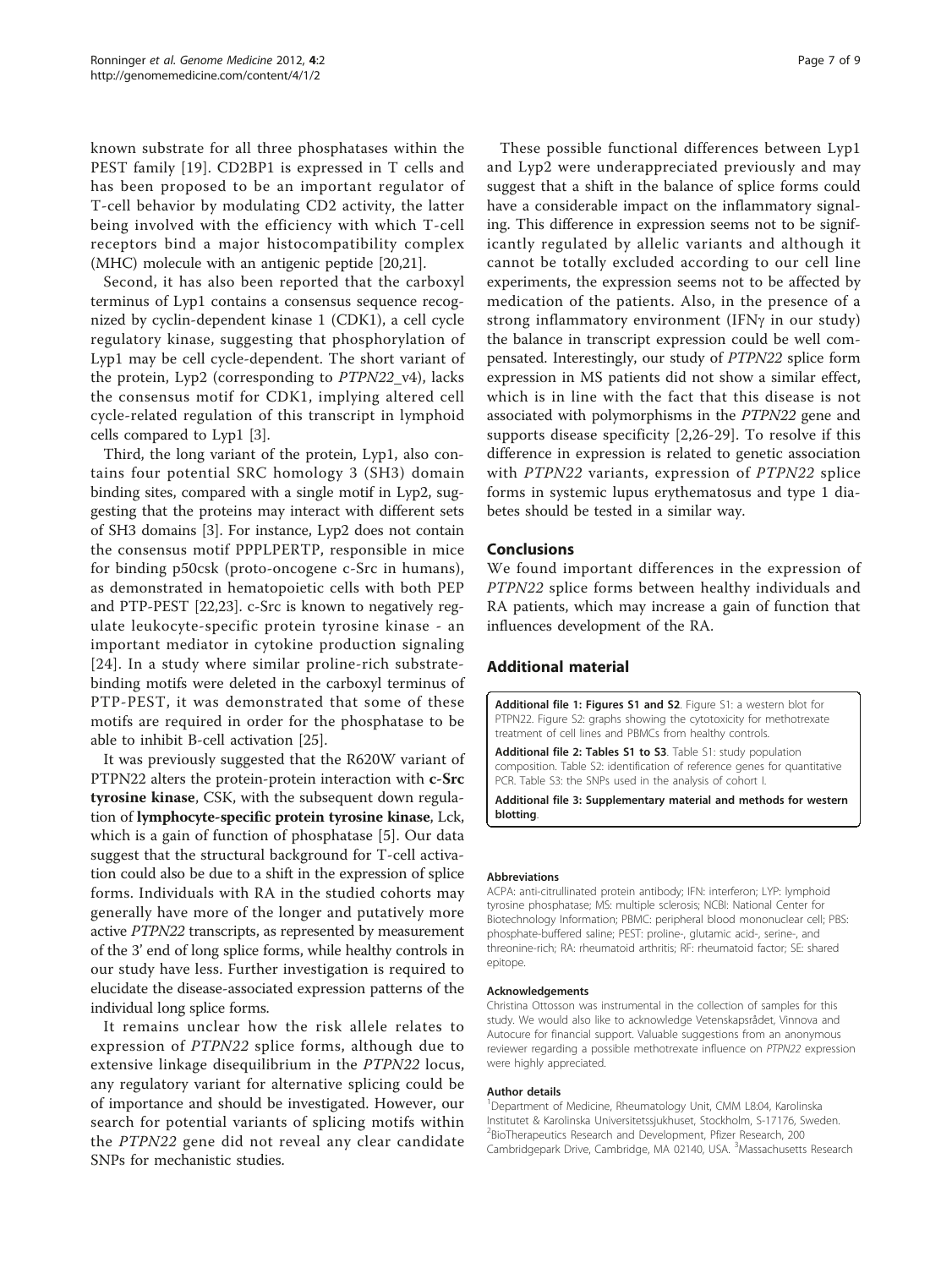<span id="page-7-0"></span>Business Technologies, 35 Cambridgepark Drive, Cambridge, MA 02140, USA. 4 Department of Clinical Neurosciences, Division of Neuroimmunology, CMM L8:04, Karolinska Institutet & Karolinska Universitetssjukhuset, Stockholm, S-17176, Sweden.

### Authors' contributions

MR performed the experiments on cohorts I and II, analysis and interpretation of data and drafted the manuscript. YG performed experiments and data analyses for cohort III, and revised the manuscript. KS performed the experiments on cohorts I and II, and drafted the manuscript. AH performed statistical and other data analyses for cohort III. MK collected material for cohort I. TO critically revised the manuscript. PSR did the sequence analysis of the various PTPN22 splice forms. MS performed genotyping of cohort I and revised the manuscript. JD made substantial contributions to the design of the study and critically revised the manuscript. LL critically revised the manuscript. MOT designed the cohort III study in which the original observation of variant differences associated with disease was made and critically revised the manuscript. LP designed study, interpreted data and drafted the manuscript. All authors have read and approved the manuscript for publication.

#### Competing interests

No personal financial interests are declared. The following authors have positions with Pfizer Research: Yongjing Guo, Andrew Hill, Padmalatha S Reddy, James Clark, Lih-Ling Lin and Margot O'Toole. Marcus Ronninger, Klementy Shchetynsky, Mohsen Khademi, Tomas Olsson, Maria Seddighzadeh and Leonid Padyukov have no potential conflicts of interest.

#### Received: 29 September 2011 Revised: 29 September 2011 Accepted: 20 January 2012 Published: 20 January 2012

#### References

- 1. Begovich AB, Carlton VE, Honigberg LA, Schrodi SJ, Chokkalingam AP, Alexander HC, Ardlie KG, Huang Q, Smith AM, Spoerke JM, Conn MT, Chang M, Chang SY, Saiki RK, Catanese JJ, Leong DU, Garcia VE, McAllister LB, Jeffery DA, Lee AT, Batliwalla F, Remmers E, Criswell LA, Seldin MF, Kastner DL, Amos CI, Sninsky JJ, Gregersen PK: [A missense](http://www.ncbi.nlm.nih.gov/pubmed/15208781?dopt=Abstract) [single-nucleotide polymorphism in a gene encoding a protein tyrosine](http://www.ncbi.nlm.nih.gov/pubmed/15208781?dopt=Abstract) [phosphatase \(PTPN22\) is associated with rheumatoid arthritis.](http://www.ncbi.nlm.nih.gov/pubmed/15208781?dopt=Abstract) Am J Hum Genet 2004, 75:330-337.
- 2. Criswell LA, Pfeiffer KA, Lum RF, Gonzales B, Novitzke J, Kern M, Moser KL, Begovich AB, Carlton VE, Li W, Lee AT, Ortmann W, Behrens TW, Gregersen PK: [Analysis of families in the multiple autoimmune disease](http://www.ncbi.nlm.nih.gov/pubmed/15719322?dopt=Abstract) [genetics consortium \(MADGC\) collection: the PTPN22 620W allele](http://www.ncbi.nlm.nih.gov/pubmed/15719322?dopt=Abstract) [associates with multiple autoimmune phenotypes.](http://www.ncbi.nlm.nih.gov/pubmed/15719322?dopt=Abstract) Am J Hum Genet 2005, 76:561-571.
- 3. Cohen S, Dadi H, Shaoul E, Sharfe N, Roifman CM: [Cloning and](http://www.ncbi.nlm.nih.gov/pubmed/10068674?dopt=Abstract) [characterization of a lymphoid-specific, inducible human protein](http://www.ncbi.nlm.nih.gov/pubmed/10068674?dopt=Abstract) [tyrosine phosphatase, Lyp.](http://www.ncbi.nlm.nih.gov/pubmed/10068674?dopt=Abstract) Blood 1999, 93:2013-2024.
- 4. Rieck M, Arechiga A, Onengut-Gumuscu S, Greenbaum C, Concannon P, Buckner JH: [Genetic variation in PTPN22 corresponds to altered function](http://www.ncbi.nlm.nih.gov/pubmed/17878369?dopt=Abstract) [of T and B lymphocytes.](http://www.ncbi.nlm.nih.gov/pubmed/17878369?dopt=Abstract) J Immunol 2007, 179:4704-4710.
- 5. Vang T, Congia M, Macis MD, Musumeci L, Orru V, Zavattari P, Nika K, Tautz L, Tasken K, Cucca F, Mustelin T, Bottini N: [Autoimmune-associated](http://www.ncbi.nlm.nih.gov/pubmed/16273109?dopt=Abstract) [lymphoid tyrosine phosphatase is a gain-of-function variant.](http://www.ncbi.nlm.nih.gov/pubmed/16273109?dopt=Abstract) Nat Genet 2005, 37:1317-1319.
- 6. Arechiga AF, Habib T, He Y, Zhang X, Zhang ZY, Funk A, Buckner JH: [Cutting edge: the PTPN22 allelic variant associated with autoimmunity](http://www.ncbi.nlm.nih.gov/pubmed/19265110?dopt=Abstract) [impairs B cell signaling.](http://www.ncbi.nlm.nih.gov/pubmed/19265110?dopt=Abstract) J Immunol 2009, 182:3343-3347.
- Carlton VE, Hu X, Chokkalingam AP, Schrodi SJ, Brandon R, Alexander HC, Chang M, Catanese JJ, Leong DU, Ardlie KG, Kastner DL, Seldin MF, Criswell LA, Gregersen PK, Beasley E, Thomson G, Amos CI, Begovich AB: [PTPN22 genetic variation: evidence for multiple variants associated with](http://www.ncbi.nlm.nih.gov/pubmed/16175503?dopt=Abstract) [rheumatoid arthritis.](http://www.ncbi.nlm.nih.gov/pubmed/16175503?dopt=Abstract) Am J Hum Genet 2005, 77:567-581.
- Wan Taib WR, Smyth DJ, Merriman ME, Dalbeth N, Gow PJ, Harrison AA, Highton J, Jones PB, Stamp L, Steer S, Todd JA, Merriman TR: [The PTPN22](http://www.ncbi.nlm.nih.gov/pubmed/20975833?dopt=Abstract) [locus and rheumatoid arthritis: no evidence for an effect on risk](http://www.ncbi.nlm.nih.gov/pubmed/20975833?dopt=Abstract) [independent of Arg620Trp.](http://www.ncbi.nlm.nih.gov/pubmed/20975833?dopt=Abstract) PLoS One 2010, 5:e13544.
- 9. Rodriguez-Rodriguez L, Taib WR, Topless R, Steer S, Gonzalez-Escribano MF, Balsa A, Pascual-Salcedo D, Gonzalez-Gay MA, Raya E, Fernandez-Gutierrez B, Gonzalez-Alvaro I, Bottini N, Witte T, Viken MK, Coenen MJ, van Riel PL,

Franke B, den Heijer M, Radstake TR, Wordsworth P, Lie BA, Merriman TR, Martin J: [The PTPN22 R263Q polymorphism is a risk factor for](http://www.ncbi.nlm.nih.gov/pubmed/21279993?dopt=Abstract) [rheumatoid arthritis in Caucasian case-control samples.](http://www.ncbi.nlm.nih.gov/pubmed/21279993?dopt=Abstract) Arthritis Rheum 2011, 63:365-372.

- 10. Kallberg H, Padyukov L, Plenge RM, Ronnelid J, Gregersen PK, van der Helm-van Mil AH, Toes RE, Huizinga TW, Klareskog L, Alfredsson L: [Gene](http://www.ncbi.nlm.nih.gov/pubmed/17436241?dopt=Abstract)[gene and gene-environment interactions involving HLA-DRB1, PTPN22,](http://www.ncbi.nlm.nih.gov/pubmed/17436241?dopt=Abstract) [and smoking in two subsets of rheumatoid arthritis.](http://www.ncbi.nlm.nih.gov/pubmed/17436241?dopt=Abstract) Am J Hum Genet 2007, 80:867-875.
- 11. Morgan AW, Thomson W, Martin SG, Carter AM, Erlich HA, Barton A, Hocking L, Reid DM, Harrison P, Wordsworth P, Steer S, Worthington J, Emery P, Wilson AG, Barrett JH: [Reevaluation of the interaction between](http://www.ncbi.nlm.nih.gov/pubmed/19714585?dopt=Abstract) [HLA-DRB1 shared epitope alleles, PTPN22, and smoking in determining](http://www.ncbi.nlm.nih.gov/pubmed/19714585?dopt=Abstract) [susceptibility to autoantibody-positive and autoantibody-negative](http://www.ncbi.nlm.nih.gov/pubmed/19714585?dopt=Abstract) [rheumatoid arthritis in a large UK Caucasian population.](http://www.ncbi.nlm.nih.gov/pubmed/19714585?dopt=Abstract) Arthritis Rheum 2009, 60:2565-2576.
- 12. Vang T, Miletic AV, Arimura Y, Tautz L, Rickert RC, Mustelin T: [Protein](http://www.ncbi.nlm.nih.gov/pubmed/18303998?dopt=Abstract) [tyrosine phosphatases in autoimmunity.](http://www.ncbi.nlm.nih.gov/pubmed/18303998?dopt=Abstract) Annu Rev Immunol 2008, 26:29-55.
- 13. Wang S, Dong H, Han J, Ho WT, Fu X, Zhao ZJ: [Identification of a variant](http://www.ncbi.nlm.nih.gov/pubmed/21044313?dopt=Abstract) form [of tyrosine phosphatase LYP.](http://www.ncbi.nlm.nih.gov/pubmed/21044313?dopt=Abstract) BMC Mol Biol 2010, 11:78.
- 14. Arnett FC, Edworthy SM, Bloch DA, McShane DJ, Fries JF, Cooper NS, Healey LA, Kaplan SR, Liang MH, Luthra HS, et al: [The American](http://www.ncbi.nlm.nih.gov/pubmed/3358796?dopt=Abstract) [Rheumatism Association 1987 revised criteria for the classification of](http://www.ncbi.nlm.nih.gov/pubmed/3358796?dopt=Abstract) [rheumatoid arthritis.](http://www.ncbi.nlm.nih.gov/pubmed/3358796?dopt=Abstract) Arthritis Rheum 1988, 31:315-324.
- 15. Plenge RM, Seielstad M, Padyukov L, Lee AT, Remmers EF, Ding B, Liew A, Khalili H, Chandrasekaran A, Davies LR, Li W, Tan AK, Bonnard C, Ong RT, Thalamuthu A, Pettersson S, Liu C, Tian C, Chen WV, Carulli JP, Beckman EM, Altshuler D, Alfredsson L, Criswell LA, Amos CI, Seldin MF, Kastner DL, Klareskog L, Gregersen PK: [TRAF1-C5 as a risk locus for rheumatoid](http://www.ncbi.nlm.nih.gov/pubmed/17804836?dopt=Abstract) [arthritis - a genomewide study.](http://www.ncbi.nlm.nih.gov/pubmed/17804836?dopt=Abstract) N Engl J Med 2007, 357:1199-1209.
- 16. Lundstrom E, Kallberg H, Alfredsson L, Klareskog L, Padyukov L: [Gene](http://www.ncbi.nlm.nih.gov/pubmed/19479873?dopt=Abstract)[environment interaction between the DRB1 shared epitope and](http://www.ncbi.nlm.nih.gov/pubmed/19479873?dopt=Abstract) [smoking in the risk of anti-citrullinated protein antibody-positive](http://www.ncbi.nlm.nih.gov/pubmed/19479873?dopt=Abstract) [rheumatoid arthritis: all alleles are important.](http://www.ncbi.nlm.nih.gov/pubmed/19479873?dopt=Abstract) Arthritis Rheum 2009, 60:1597-1603.
- 17. Swanberg M, Lidman O, Padyukov L, Eriksson P, Akesson E, Jagodic M, Lobell A, Khademi M, Borjesson O, Lindgren CM, Lundman P, Brookes AJ, Kere J, Luthman H, Alfredsson L, Hillert J, Klareskog L, Hamsten A, Piehl F, Olsson T: [MHC2TA is associated with differential MHC molecule](http://www.ncbi.nlm.nih.gov/pubmed/15821736?dopt=Abstract) [expression and susceptibility to rheumatoid arthritis, multiple sclerosis](http://www.ncbi.nlm.nih.gov/pubmed/15821736?dopt=Abstract) [and myocardial infarction.](http://www.ncbi.nlm.nih.gov/pubmed/15821736?dopt=Abstract) Nat Genet 2005, 37:486-494.
- 18. Nicolas E, Poitelon Y, Chouery E, Salem N, Levy N, Megarbane A, Delague V: [CAMOS, a nonprogressive, autosomal recessive, congenital cerebellar](http://www.ncbi.nlm.nih.gov/pubmed/20531441?dopt=Abstract) [ataxia, is caused by a mutant zinc-finger protein, ZNF592.](http://www.ncbi.nlm.nih.gov/pubmed/20531441?dopt=Abstract) Eur J Hum Genet 2010, 18:1107-1113.
- 19. Spencer S, Dowbenko D, Cheng J, Li W, Brush J, Utzig S, Simanis V, Lasky LA: [PSTPIP: a tyrosine phosphorylated cleavage furrow-associated](http://www.ncbi.nlm.nih.gov/pubmed/9265651?dopt=Abstract) [protein that is a substrate for a PEST tyrosine phosphatase.](http://www.ncbi.nlm.nih.gov/pubmed/9265651?dopt=Abstract) J Cell Biol 1997, 138:845-860.
- 20. Bierer BE, Burakoff SJ: [T-lymphocyte activation: the biology and function](http://www.ncbi.nlm.nih.gov/pubmed/2483402?dopt=Abstract) [of CD2 and CD4.](http://www.ncbi.nlm.nih.gov/pubmed/2483402?dopt=Abstract) Immunol Rev 1989, 111:267-294.
- 21. Selvaraj P, Plunkett ML, Dustin M, Sanders ME, Shaw S, Springer TA: [The T](http://www.ncbi.nlm.nih.gov/pubmed/2951597?dopt=Abstract) [lymphocyte glycoprotein CD2 binds the cell surface ligand LFA-3.](http://www.ncbi.nlm.nih.gov/pubmed/2951597?dopt=Abstract) Nature 1987, 326:400-403.
- 22. Davidson D, Cloutier JF, Gregorieff A, Veillette A: [Inhibitory tyrosine protein](http://www.ncbi.nlm.nih.gov/pubmed/9287362?dopt=Abstract) [kinase p50csk is associated with protein-tyrosine phosphatase PTP-PEST](http://www.ncbi.nlm.nih.gov/pubmed/9287362?dopt=Abstract) [in hemopoietic and non-hemopoietic cells.](http://www.ncbi.nlm.nih.gov/pubmed/9287362?dopt=Abstract) J Biol Chem 1997, 272:23455-23462.
- 23. Cloutier JF, Veillette A: [Association of inhibitory tyrosine protein kinase](http://www.ncbi.nlm.nih.gov/pubmed/8890164?dopt=Abstract) [p50csk with protein tyrosine phosphatase PEP in T cells and other](http://www.ncbi.nlm.nih.gov/pubmed/8890164?dopt=Abstract) [hemopoietic cells.](http://www.ncbi.nlm.nih.gov/pubmed/8890164?dopt=Abstract) EMBO J 1996, 15:4909-4918.
- 24. Mustelin T, Tasken K: [Positive and negative regulation of T-cell activation](http://www.ncbi.nlm.nih.gov/pubmed/12485116?dopt=Abstract) [through kinases and phosphatases.](http://www.ncbi.nlm.nih.gov/pubmed/12485116?dopt=Abstract) Biochem J 2003, 371:15-27.
- 25. Davidson D, Veillette A: [PTP-PEST, a scaffold protein tyrosine](http://www.ncbi.nlm.nih.gov/pubmed/11432829?dopt=Abstract) [phosphatase, negatively regulates lymphocyte activation by targeting a](http://www.ncbi.nlm.nih.gov/pubmed/11432829?dopt=Abstract) [unique set of substrates.](http://www.ncbi.nlm.nih.gov/pubmed/11432829?dopt=Abstract) EMBO J 2001, 20:3414-3426.
- 26. Begovich AB, Caillier SJ, Alexander HC, Penko JM, Hauser SL, Barcellos LF, Oksenberg JR: The [R620W polymorphism of the protein tyrosine](http://www.ncbi.nlm.nih.gov/pubmed/15580548?dopt=Abstract) [phosphatase PTPN22 is not associated with multiple sclerosis.](http://www.ncbi.nlm.nih.gov/pubmed/15580548?dopt=Abstract) Am J Hum Genet 2005, 76:184-187.